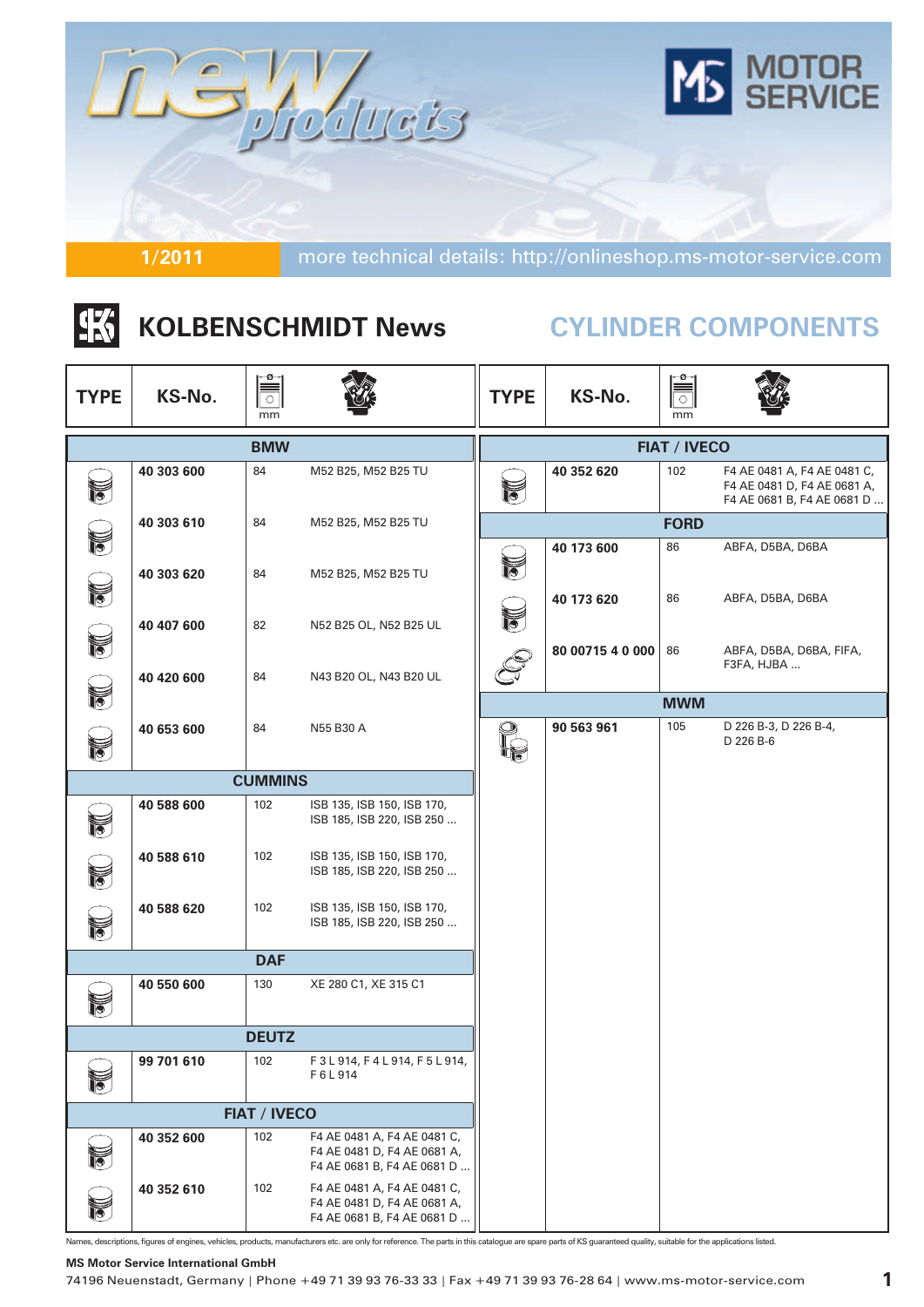

**KS-No.**

## **BEARINGS**

|                |        | <b>KOLBENSCHMIDT News</b> |  |
|----------------|--------|---------------------------|--|
| فقا<br>S<br>武功 | KS-No. |                           |  |
|                |        | <b>ATLAS COPCO</b>        |  |

|           |            | <b>ATLAS COPCO</b>                                                                  |          |                          | <b>PERKINS</b>                          |  |  |
|-----------|------------|-------------------------------------------------------------------------------------|----------|--------------------------|-----------------------------------------|--|--|
| PL        | 79 241 630 | BF 4 M 2011                                                                         | HL       | 77 641 600               | 6.354, 6.354 V, 6.354.1, 6.354.2        |  |  |
| HL.       | 78 938 630 | BF 4 M 2011                                                                         |          |                          | <b>RENAULT</b>                          |  |  |
|           |            | <b>CUMMINS</b>                                                                      | PL       | 77 634 600               | A 4.236                                 |  |  |
| PL        | 79 331 610 | 4B 3.9 C, 4BT 3.9, 4BTA 3.9, 6B 5.9 C,                                              | HL       | 77 635 600               | A 4.236                                 |  |  |
|           |            | 6BT 5.9, 6BTA 5.9                                                                   | HL       | 77 635 610               | A 4.236                                 |  |  |
|           |            | <b>DEUTZ</b>                                                                        |          |                          | <b>RENAULT TRUCKS (RVI)</b>             |  |  |
| PL.       | 79 241 630 | BF 3 L 2011, BF 3 M 1011, BF 3 M 1011 F,<br>BF 3 M 2011, BF 4 L 1011, BF 4 L 1011 F | PL.      | 77 634 600               | 4.236                                   |  |  |
|           |            | $\cdots$                                                                            | HL       | 77 635 600               | 4.236                                   |  |  |
| HL.       | 78 938 630 | BF 3 L 2011, BF 3 M 1011, BF 3 M 1011 F,                                            | HL       | 77 635 610               | 4.236                                   |  |  |
|           |            | BF 3 M 2011, BF 4 L 1011, BF 4 L 1011 F<br>$\cdots$                                 |          |                          | <b>SCANIA</b>                           |  |  |
| NW-L      | 77 835 600 | BF 8 M 1015 C, BF 8 M 1015 CP,                                                      | PL       | 77 863 610               | DC 9.16, DC 9.17, DC 9.18               |  |  |
|           |            | BF 8 M 1015 M                                                                       | PL       | 77 863 620               | DC 9.16, DC 9.17, DC 9.18               |  |  |
|           |            | <b>FIAT / IVECO</b>                                                                 |          |                          | <b>VOLVO</b>                            |  |  |
| PL        | 77 634 600 | 4.236, 4.248                                                                        | PL       | 77 634 600               | 4.236                                   |  |  |
| HL.       | 77 635 600 | 4.236, 4.248                                                                        | HL       | 77 635 600               | 4.236                                   |  |  |
| <b>HL</b> | 77 635 610 | 4.236, 4.248                                                                        | HL.      | 77 635 610               | 4.236                                   |  |  |
|           |            | <b>IHC-CASE (CNH)</b>                                                               |          | <b>VOLVO-BM</b>          |                                         |  |  |
| PL        | 77 634 600 | 4.236                                                                               | PL       | 77 634 600               | 4.236                                   |  |  |
| <b>PL</b> | 77 636 600 | 6.354, 6.354 V, 6.354.2                                                             | PL       | 79 241 630               | BF 4 L 1011 F, BF 4 L 1011 FT,          |  |  |
| <b>HL</b> | 77 635 600 | 4.236                                                                               |          |                          | F3L1011F, F4L1011F                      |  |  |
| HL.       | 77 635 610 | 4.236                                                                               | PL       | 79 331 610               | 4B 3.9 C, 6B 5.9 C                      |  |  |
| HL        | 77 641 600 | 6.354, 6.354 V, 6.354.2                                                             | HL.      | 77 635 600               | 4.236                                   |  |  |
|           |            | <b>KOMATSU</b>                                                                      | HL<br>HL | 77 635 610<br>78 938 630 | 4.236<br>BF 4 L 1011 F, BF 4 L 1011 FT, |  |  |
| PL        | 79 331 610 | S6D102                                                                              |          |                          | F3L1011F, F4L1011F                      |  |  |
|           |            | <b>MASSEY-FERGUSON</b>                                                              |          |                          |                                         |  |  |
| PL        | 77 634 600 | A 4.236, AD 4.236, 4.236, 4.248                                                     |          |                          |                                         |  |  |
| PL        | 77 636 600 | 6.354                                                                               |          |                          |                                         |  |  |
| HL.       | 77 635 600 | A 4.236, AD 4.236, AT 4.236, T 4.236,<br>4.236, 4.248                               |          |                          |                                         |  |  |
| HL        | 77 635 610 | A 4.236, AD 4.236, AT 4.236, T 4.236,<br>4.236, 4.248                               |          |                          |                                         |  |  |
| HL.       | 77 641 600 | 6.354                                                                               |          |                          |                                         |  |  |
|           |            | <b>PERKINS</b>                                                                      |          |                          |                                         |  |  |
| PL        | 77 634 600 | A 4.236, AD 4.236, 4.236, 4.248, 4.248.2                                            |          |                          |                                         |  |  |
| PL        | 77 636 600 | 6.354, 6.354 V, 6.354.1, 6.354.2, 6.354.4                                           |          |                          |                                         |  |  |
| HL.       | 77 635 600 | A 4.236, AD 4.236, AT 4.236, T 4.236,<br>4.236, 4.248                               |          |                          |                                         |  |  |
| HL.       | 77 635 610 | A 4.236, AD 4.236, AT 4.236, T 4.236,<br>4.236, 4.248                               |          |                          |                                         |  |  |
|           |            |                                                                                     |          |                          |                                         |  |  |

Names, descriptions, figures of engines, vehicles, products, manufacturers etc. are only for reference. The parts in this catalogue are spare parts of KS guaranteed quality, suitable for the applications listed.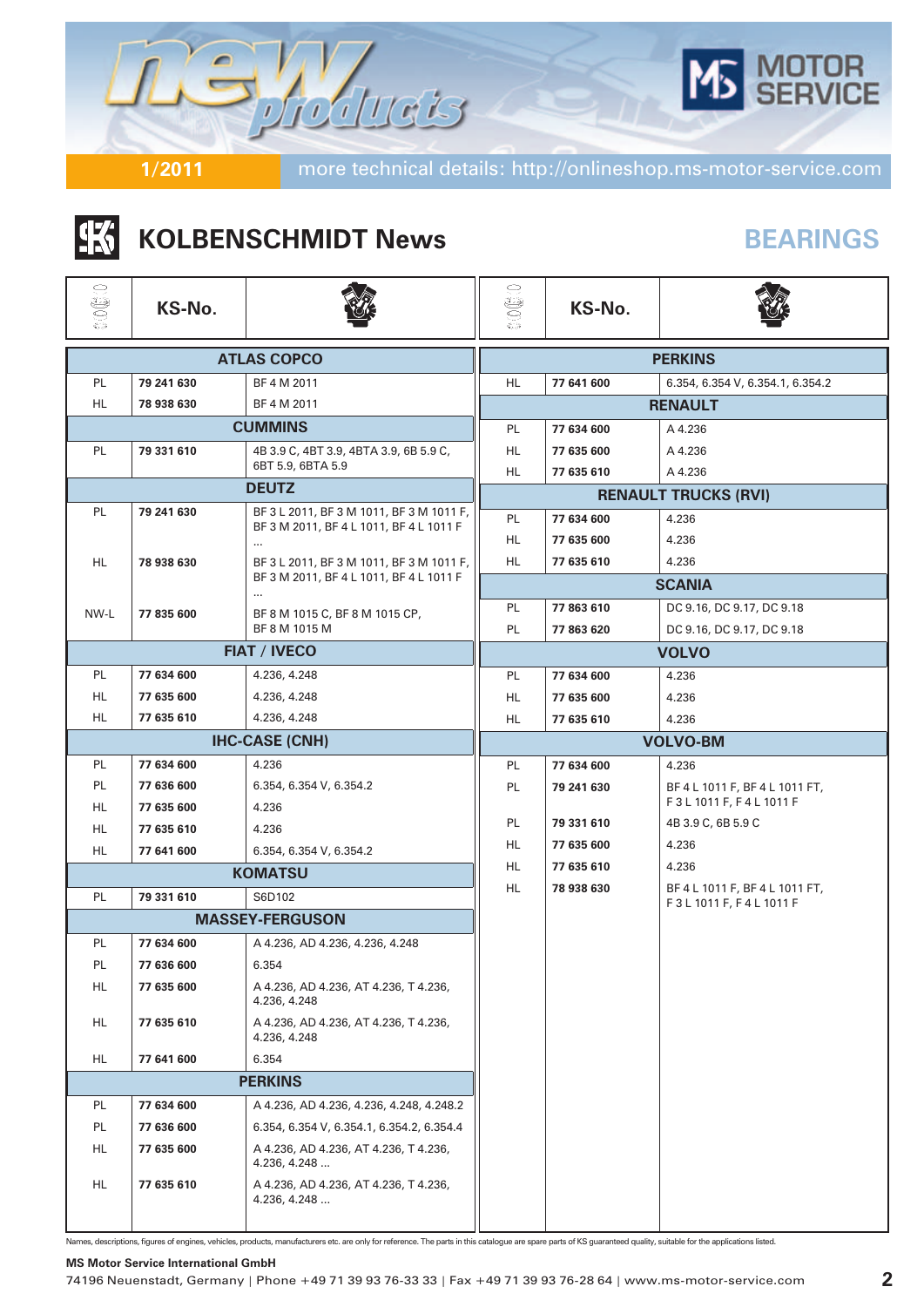

**TRW** EngineComponents

## **News VALVE TRAIN COMPONENTS**

| <b>TYPE</b> | TRW-No.    | ≌<br>$\circlearrowright$<br>mm |                                                                                     | <b>TYPE</b>  | TRW-No.    | $\begin{tabular}{ c c } \hline \multicolumn{1}{ c }{\multicolumn{1}{ c }{\multicolumn{1}{ c }{\multicolumn{1}{ c }{\multicolumn{1}{c }{\multicolumn{1}{c }{\multicolumn{1}{c }{\multicolumn{1}{c }{\multicolumn{1}{c }{\multicolumn{1}{c }{\multicolumn{1}{c }{\multicolumn{1}{c }{\multicolumn{1}{c }{\multicolumn{1}{c }{\multicolumn{1}{c }{\multicolumn{1}{c }{\multicolumn{1}{c }{\multicolumn{1}{c }{\multicolumn{1}{c }{\multicolumn{1}{c }{\$<br>mm |                                                                                                         |
|-------------|------------|--------------------------------|-------------------------------------------------------------------------------------|--------------|------------|-------------------------------------------------------------------------------------------------------------------------------------------------------------------------------------------------------------------------------------------------------------------------------------------------------------------------------------------------------------------------------------------------------------------------------------------------------------|---------------------------------------------------------------------------------------------------------|
|             |            | <b>ALFA ROMEO</b>              |                                                                                     |              |            | <b>DEUTZ</b>                                                                                                                                                                                                                                                                                                                                                                                                                                                |                                                                                                         |
|             | 171120     | 93<br><b>AUDI</b>              | 8140.21.200, 8140.27.2700,<br>8140.61.200, 8144.21.220,<br>8144.61.200, 8144.67.220 |              | 50 006 472 | 108                                                                                                                                                                                                                                                                                                                                                                                                                                                         | BF 4 M 1013, BF 4 M 1013 C,<br>BF 4 M 1013 CP,<br>BF 4 M 1013 E,<br>BF 4 M 1013 EC,                     |
|             | 81-33113   | 76,5,81                        | ALZ, AVU, BFQ, BGU, BSE,                                                            |              |            |                                                                                                                                                                                                                                                                                                                                                                                                                                                             | BF 4 M 1013 ECW                                                                                         |
|             | 81-33114   | 76,5,81                        | BSF<br>BSE, BSF, CCSA                                                               | T            | 50 006 473 | 91                                                                                                                                                                                                                                                                                                                                                                                                                                                          | BF 3 M 1011, BF 3 M 1011 F,<br>BF 4 L 1011, BF 4 L 1011 F,<br>BF 4 L 1011 FT, BF 4 M 1011 F<br>$\cdots$ |
|             |            |                                |                                                                                     |              | 50 006 474 | 132                                                                                                                                                                                                                                                                                                                                                                                                                                                         | BF 6 M 1015, BF 6 M 1015 C,<br>BF 6 M 1015 CP,                                                          |
|             |            | <b>BMW</b>                     |                                                                                     | J            |            |                                                                                                                                                                                                                                                                                                                                                                                                                                                             | BF 6 M 1015 CU,<br>BF 8 M 1015 C,                                                                       |
|             | 111220     | 84, 85                         | M54 B25, M54 B30, N52 B30,<br>N52 B30 OL, N53 B30 OL,                               |              |            |                                                                                                                                                                                                                                                                                                                                                                                                                                                             | BF 8 M 1015 CP                                                                                          |
|             |            |                                | N53 B30 UL                                                                          |              |            | <b>FIAT / IVECO</b>                                                                                                                                                                                                                                                                                                                                                                                                                                         |                                                                                                         |
|             |            | <b>CITROEN</b>                 |                                                                                     |              | 171119     | 115                                                                                                                                                                                                                                                                                                                                                                                                                                                         | F2 BE 0641 A                                                                                            |
|             | 171120     | 94,4                           | 8140.43N.3585                                                                       |              |            |                                                                                                                                                                                                                                                                                                                                                                                                                                                             |                                                                                                         |
|             | 539031     | 77                             | EP6                                                                                 |              | 171120     | 93, 94,4                                                                                                                                                                                                                                                                                                                                                                                                                                                    | 8140.07, 8140.21, 8140.23,<br>8140.27, 8140.27R, 8140.27S<br>$\cdots$                                   |
|             |            |                                |                                                                                     |              | 81-4219    | 80,5                                                                                                                                                                                                                                                                                                                                                                                                                                                        | 939 A4.000                                                                                              |
|             |            | <b>DEUTZ</b>                   |                                                                                     |              |            |                                                                                                                                                                                                                                                                                                                                                                                                                                                             |                                                                                                         |
|             | 50 006 445 |                                | 100, 102 BF 4 L 913, BF 4 L 913 C,                                                  |              |            | <b>FORD</b>                                                                                                                                                                                                                                                                                                                                                                                                                                                 |                                                                                                         |
|             |            |                                | BF 6 L 913, BF 6 L 913 C,<br>BFG 6 L 913 C, F 2 L 912 D                             | Ŧ            | 50 006 466 | 125                                                                                                                                                                                                                                                                                                                                                                                                                                                         | F6L413F, F6L413FZ                                                                                       |
|             | 50 006 466 | 128                            | 120, 125, BF 10 L 413, BF 10 L 413 F,<br>BF 10 L 413 FRW,                           |              |            |                                                                                                                                                                                                                                                                                                                                                                                                                                                             |                                                                                                         |
|             |            |                                | BF 10 L 413 FW, BF 10 L 513 C,<br>BF 10 L 513 F                                     |              |            | <b>HANOMAG</b><br>125                                                                                                                                                                                                                                                                                                                                                                                                                                       |                                                                                                         |
|             | 50 006 467 | 100                            | F1L511D, F1L511W,<br>F2L511D, F2L511W                                               |              | 50 006 440 |                                                                                                                                                                                                                                                                                                                                                                                                                                                             | OM 403.906, OM 403.917,<br>OM 403.919, OM 403.930                                                       |
|             |            |                                |                                                                                     |              | 50 006 446 | 115                                                                                                                                                                                                                                                                                                                                                                                                                                                         | OM 360.966, OM 360.967                                                                                  |
|             | 50 006 468 | 94                             | BF 4 M 1012, BF 4 M 1012 C,<br>BF 4 M 1012 E,<br>BF 4 M 1012 EC, BF 6 M 1012,       | T            |            |                                                                                                                                                                                                                                                                                                                                                                                                                                                             |                                                                                                         |
|             |            |                                | BF 6 M 1012 C                                                                       |              |            | <b>IHC-CASE (CNH)</b>                                                                                                                                                                                                                                                                                                                                                                                                                                       |                                                                                                         |
|             | 50 006 469 | 105                            | TD 226-6                                                                            | $\mathbb{L}$ | 50 006 445 | 100                                                                                                                                                                                                                                                                                                                                                                                                                                                         | F4L912D, F6L912D                                                                                        |
|             | 50 006 471 | 108                            | BF 4 M 1013, BF 4 M 1013 C,                                                         |              |            | <b>LANCIA</b>                                                                                                                                                                                                                                                                                                                                                                                                                                               |                                                                                                         |
|             |            |                                | BF 4 M 1013 CP,<br>BF 4 M 1013 E,<br>BF 4 M 1013 EC, BF 6 M 1013<br>$\cdots$        |              | 171120     | 93                                                                                                                                                                                                                                                                                                                                                                                                                                                          | 8144.91.2000, 8144.91.2200,<br>8144.97 Y, 8144.97.2200                                                  |
|             |            |                                |                                                                                     |              |            |                                                                                                                                                                                                                                                                                                                                                                                                                                                             |                                                                                                         |

Names, descriptions, figures of engines, vehicles, products, manufacturers etc. are only for reference. The parts in this catalogue are spare parts of KS guaranteed quality, suitable for the applications listed.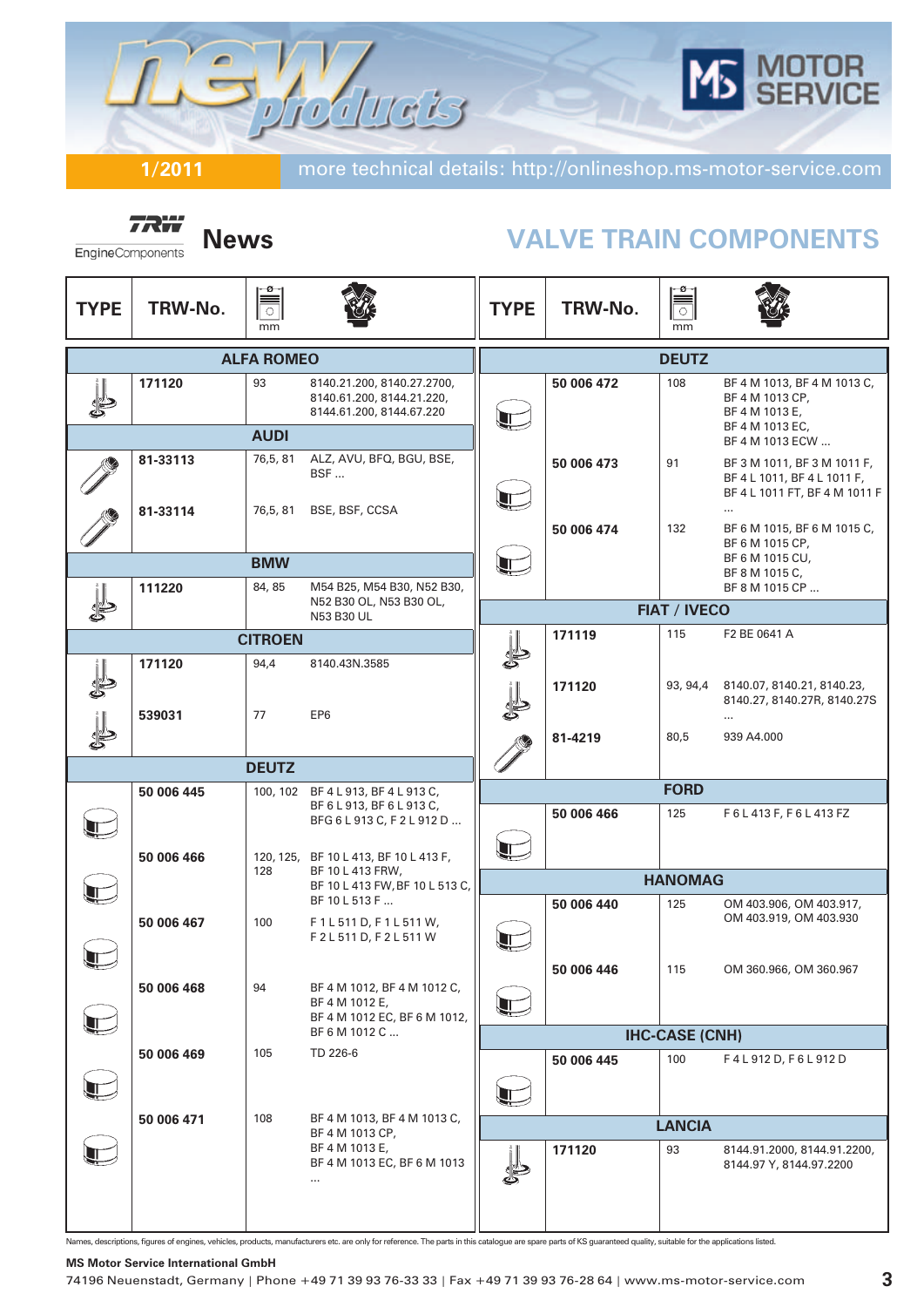

*TRW* EngineComponents

## **News VALVE TRAIN COMPONENTS**

| <b>TYPE</b> | TRW-No.    | ≌<br>$\circlearrowright$<br>mm |                                                                                       | <b>TYPE</b> | TRW-No.                     | ≡ّ<br>$\overline{\bigcirc}$<br>mm |                                                                                        |
|-------------|------------|--------------------------------|---------------------------------------------------------------------------------------|-------------|-----------------------------|-----------------------------------|----------------------------------------------------------------------------------------|
|             |            | <b>MAN</b>                     |                                                                                       |             |                             | <b>PEUGEOT</b>                    |                                                                                        |
|             | 50 006 443 | 125, 128                       | D 2565, D 2566, D 2865,<br>D 2866, D 2876, E 2866                                     | J           | 171120                      | 94,4                              | 8140.43N.3585                                                                          |
|             | 50 006 444 |                                | 102, 108 D 0224, D 0226, D 0824,<br>D 0826, D 0834, D 0836                            |             | 539031                      | 77                                | EP <sub>6</sub>                                                                        |
|             |            |                                |                                                                                       |             |                             | <b>RENAULT</b>                    |                                                                                        |
|             |            | <b>MERCEDES-BENZ</b>           |                                                                                       |             | 171120                      | 93, 94,4                          | S8U 763, S9W 700, S9W 702,                                                             |
|             | 50 006 439 | 128                            | OM 335, OM 345, OM 346,                                                               | S           |                             |                                   | 8140.07.2700, 8140.07.3700,<br>8140.21.235                                             |
|             |            |                                | OM 347, OM 355                                                                        |             | 50 006 469                  |                                   | 100, 105 D 226-3, D 226-4, D 226-6,<br>D 227-4, D 227-6, D 327-2                       |
|             | 50 006 440 |                                | 125, 128, OM 401, OM 402, OM 403,                                                     | Æ           |                             |                                   |                                                                                        |
|             |            | 130                            | OM 404, OM 407, OM 409                                                                |             | <b>RENAULT TRUCKS (RVI)</b> |                                   |                                                                                        |
|             | 50 006 442 |                                | 102, 106 OM 900, OM 902, OM 904,<br>OM 906, OM 907, OM 909                            |             | 171120                      | 93, 94,4                          | 8140.07.2530, 8140.21.200,<br>8140.21.235, 8140.23.2585,<br>8140.27.2350, 8140.27.2565 |
|             | 50 006 446 | 115                            | OM 327, OM 360                                                                        |             | 48313                       | 123                               | DXi 11 370, DXi 11 410,<br>DXi 11 450                                                  |
|             |            |                                |                                                                                       |             | 48314                       | 123                               | DXi 11 370, DXi 11 410,<br>DXi 11 450                                                  |
|             |            | <b>MINI (BMW)</b>              |                                                                                       |             |                             | <b>SAME</b>                       |                                                                                        |
|             | 539031     | 77                             | N12B16, N14B16                                                                        |             | 50 006 471                  | 108                               | BF 6 M 1013 FC                                                                         |
|             |            | <b>MWM</b>                     |                                                                                       | Æ           |                             |                                   |                                                                                        |
|             | 50 006 469 |                                | 100, 105 D 226-2, D 226-3,<br>D 226-4, D 226-6, D 227-2,<br>D 227-3                   | Æ           | 50 006 472                  | 108                               | BF 6 M 1013 FC                                                                         |
|             | 50 006 470 | 120                            | D 232 V12, D 232 V6, D 232 V8                                                         |             |                             | <b>SCANIA</b>                     |                                                                                        |
|             |            |                                |                                                                                       |             | 50 006 448                  | 115                               | DC 9.02, DC 9.03, DS 9.01,<br>DS 9.05, DS 9.06, DS 9.08                                |
|             |            | <b>OM</b>                      |                                                                                       | Î.          |                             |                                   |                                                                                        |
|             | 171120     | 93, 94,4                       | 8140.07.2700, 8140.07.2701,<br>8140.07.2712, 8140.21.200,<br>8140.21.214, 8140.21.290 | Æ           | 50 006 465                  |                                   | 115, 127 D 11, D 14, D 8, DS 11, DS 14,<br>DS8                                         |
|             |            | <b>OPEL</b>                    |                                                                                       |             |                             | <b>SEAT</b>                       |                                                                                        |
|             | 171120     | 94,4                           | S9W 700, S9W 702                                                                      |             | 171120                      | 93                                | 8144.61.200                                                                            |
|             | 81-4219    | 79, 80,5                       | A 16 LET, A 16 XER, Z 16 LEL,<br>Z 16 LET, Z 16 XEP, Z 16 XER<br>$\cdots$             |             |                             |                                   |                                                                                        |

Names, descriptions, figures of engines, vehicles, products, manufacturers etc. are only for reference. The parts in this catalogue are spare parts of KS guaranteed quality, suitable for the applications listed.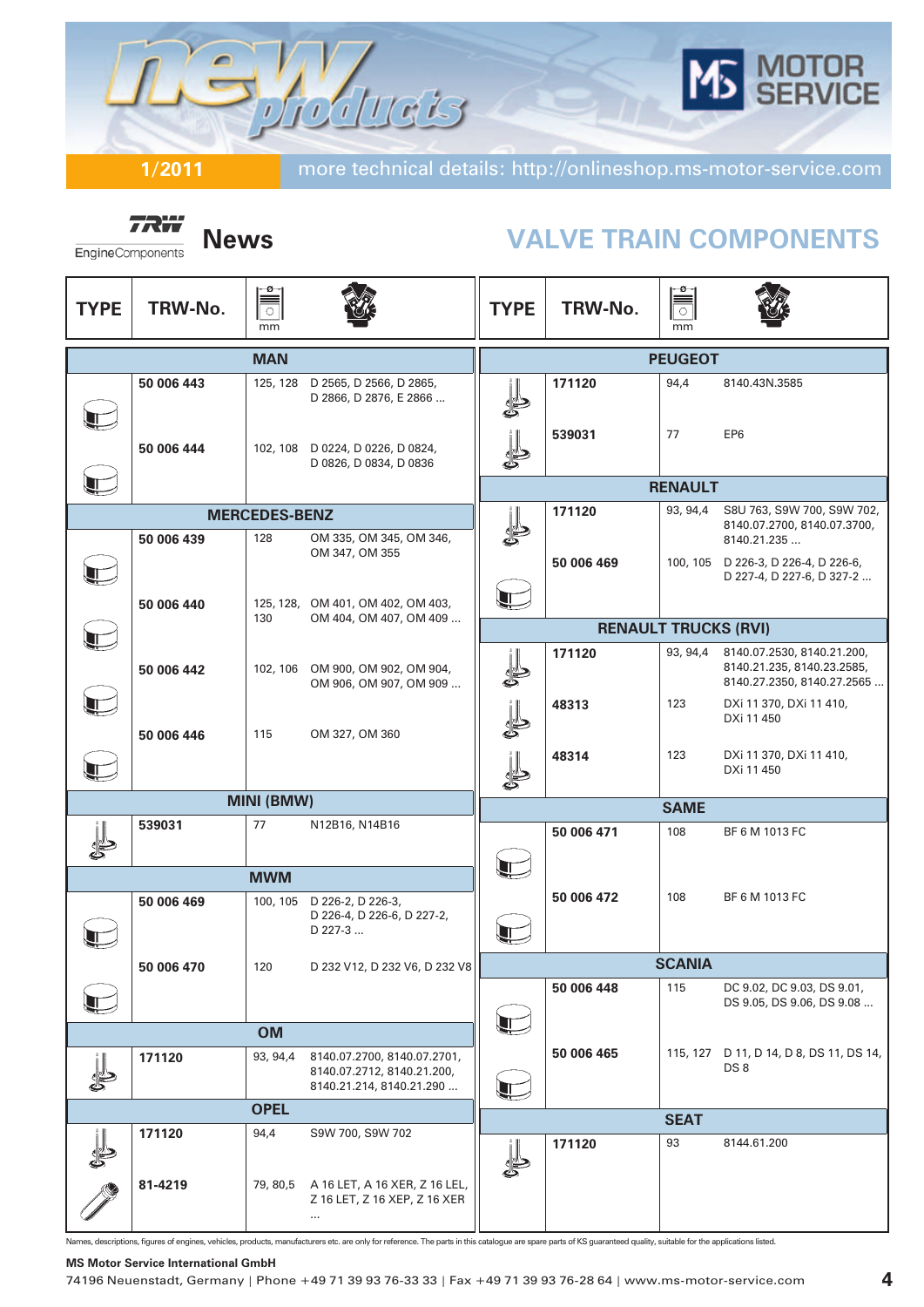# OTOR<br>ERVICE Rotuets

**1/2011** more technical details: http://onlineshop.ms-motor-service.com

**TRW** EngineComponents

## **News VALVE TRAIN COMPONENTS**

| <b>TYPE</b> | TRW-No.    | $\overline{\overline{\overline{\overline{\overline{C}}}}}$<br>mm |                                                                            | <b>TYPE</b>        | TRW-No.    | $\mathbb{R}$<br>mm                  |                                                                    |
|-------------|------------|------------------------------------------------------------------|----------------------------------------------------------------------------|--------------------|------------|-------------------------------------|--------------------------------------------------------------------|
|             |            | <b>SEAT</b>                                                      |                                                                            |                    |            | <b>VOLVO</b>                        |                                                                    |
|             | 81-33113   | 76,5,81                                                          | ALZ, BFQ, BGU, BSE, BSF,<br><b>CCSA</b>                                    | $\mathbf T$        | 50 006 441 | 95,25,<br>98,43,<br>104,775,<br>105 | D 50 A, D 50 B, D 60, D 60 A,<br>D 70 A, D 70 B                    |
|             | 81-33114   | 76,5, 81                                                         | BSE, BSF, CCSA                                                             |                    | 50 006 447 | 120,65,<br>130,175                  | D 100 A, D 100 B, D 100 BHC,<br>D 100 BRC, D 100 HC,<br>TD 100 A   |
|             |            | <b>SKODA</b>                                                     |                                                                            | Æ                  |            |                                     |                                                                    |
|             | 81-33113   | 76,5,81                                                          | AVU, BFQ, BGU, BSE, BSF,<br><b>CCSA</b>                                    | Ţ                  | 50 006 463 | 120,65,<br>130,175                  | D 100 A, D 100 B, D 100 BHC,<br>D 100 BRC, D 100 HC,<br>TD 100 A   |
|             | 81-33114   | 76,5,81                                                          | BSE, BSF, CCSA                                                             |                    |            | <b>VOLVO-BM</b>                     |                                                                    |
|             |            |                                                                  |                                                                            |                    | 50 006 441 | 95,25,                              | D 50 A, D 50 B, D 60 A, D 70 B,                                    |
|             | 50 006 444 | <b>STEYR</b><br>108                                              | D 0824 FL 01, D 0824 LFL 01,<br>D 0824 LFL 02, D 0826 LFL 03,              | $\hat{\mathbf{r}}$ |            | 98,43,<br>104,775                   | TD 50 A, TD 50 B                                                   |
|             |            |                                                                  | D 0826 LFL 06                                                              |                    | 50 006 447 | 120,65,<br>130,175                  | TD 100 A, TD 100 G, TD 101 G,<br>TD 103 KAE, TD 120 G,<br>TD 121 G |
|             |            | <b>TAM</b>                                                       |                                                                            | Æ                  |            |                                     |                                                                    |
|             | 50 006 466 |                                                                  | 120, 125 F 10 L 413, F 12 L 413,<br>F4L413F, F4L413FR,<br>F4L413R, F5L413R | $\mathbb{L}$       | 50 006 463 | 120,65,<br>130,175                  | TD 100 A, TD 100 G, TD 101 G,<br>TD 103 KAE, TD 120 G,<br>TD 121 G |
|             |            | <b>VAUXHALL</b>                                                  |                                                                            |                    | 50 006 471 | 108                                 | BF 4 M 1013, BF 4 M 1013 E                                         |
|             | 171120     | 94,4                                                             | S9W 700, S9W 702                                                           | T                  |            |                                     |                                                                    |
|             | 81-4219    |                                                                  | 79, 80,5     Z 16 LEL, Z 16 LET, Z 16 XEP,<br>Z 16 XE1, Z 18 XER           | T                  | 50 006 472 | 108                                 | BF 4 M 1013, BF 4 M 1013 E                                         |
|             |            | <b>VOLKSWAGEN</b>                                                |                                                                            |                    | 50 006 473 | 91                                  | BF 4 L 1011 F, BF 4 L 1011 FT,                                     |
| İ           | 81-33113   | 76,5, 81                                                         | ALZ, AVU, AYD, BFQ, BFS,<br>BGU                                            | T I                |            |                                     | F3L1011F, F4L1011F                                                 |
|             | 81-33114   | 76,5,81                                                          | BSE, BSF, CCSA                                                             |                    |            |                                     |                                                                    |
|             |            | <b>VOLVO</b>                                                     |                                                                            |                    |            |                                     |                                                                    |
|             | 48313      | 123                                                              | D 11 A-A, D 11 A-B                                                         |                    |            |                                     |                                                                    |
|             | 48314      | 123                                                              | D 11 A-A, D 11 A-B                                                         |                    |            |                                     |                                                                    |

Names, descriptions, figures of engines, vehicles, products, manufacturers etc. are only for reference. The parts in this catalogue are spare parts of KS guaranteed quality, suitable for the applications listed.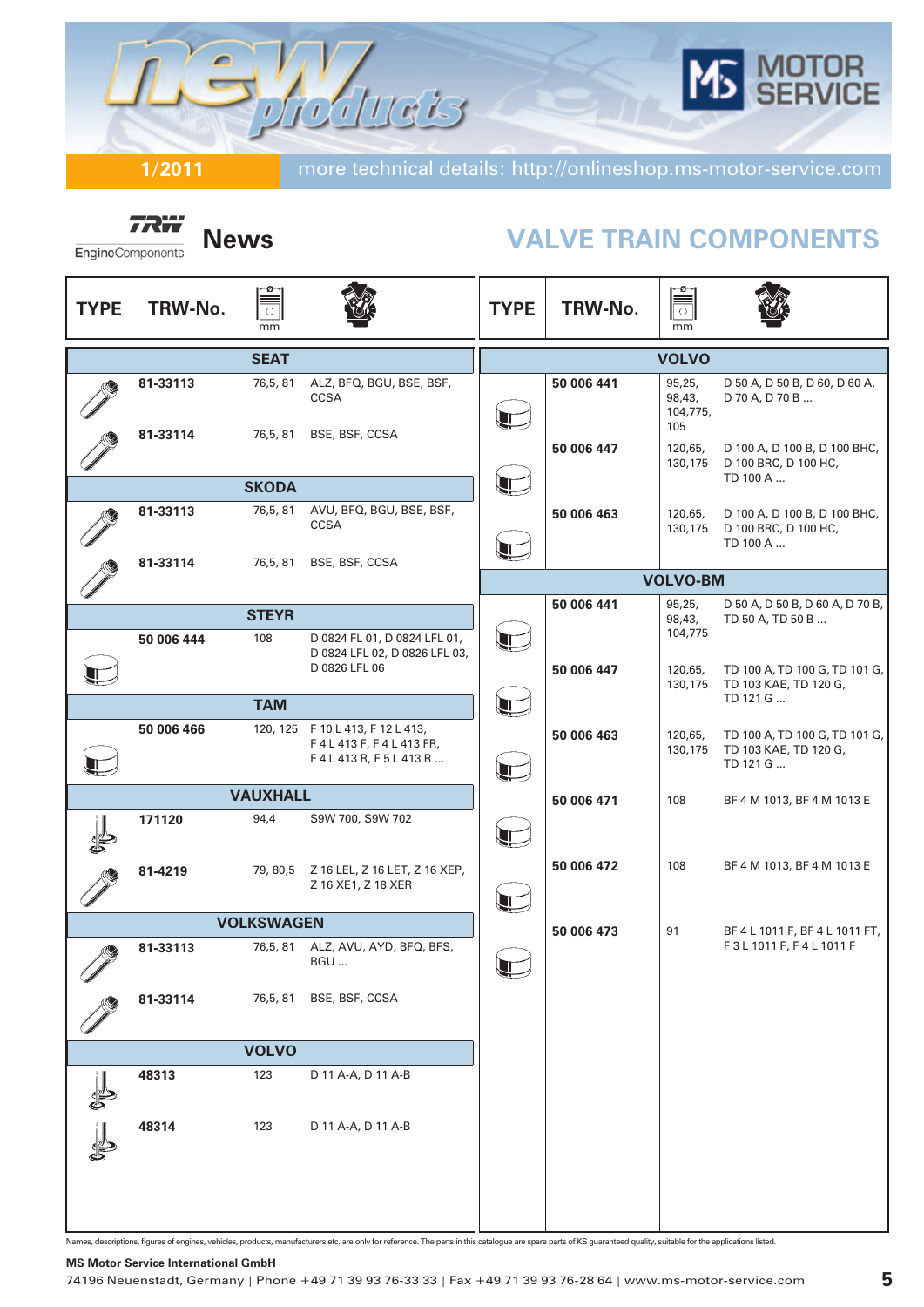

#### |张| **KOLBENSCHMIDT News CAMSHAFTS**

| <b>TYPE</b>                   | KS-No.     | mm                |                                          | <b>TYPE</b> | KS-No. | $\mathbb{R}$<br>mm |  |
|-------------------------------|------------|-------------------|------------------------------------------|-------------|--------|--------------------|--|
|                               |            | <b>AUDI</b>       |                                          |             |        |                    |  |
| <b>AND ALLE</b>               | 50 006 111 | 81                | BLB, BNA, BRE, BRF, BVF, BVG             |             |        |                    |  |
| <b>ARD ADD</b>                | 50 006 398 | 81                | ADP, AEH, AHL, AKL, ANA,<br>APF          |             |        |                    |  |
|                               |            |                   |                                          |             |        |                    |  |
|                               |            | <b>SEAT</b>       |                                          |             |        |                    |  |
| <b>ADDEN DID</b>              | 50 006 398 | 81, 82,5          | AEH, AFT, AGG, AKL, APF,<br>AUR          |             |        |                    |  |
|                               |            | <b>SKODA</b>      |                                          |             |        |                    |  |
| <b>ELEVATOR</b>               | 50 006 398 |                   | 81, 82,5 AEG, AEH, AKL                   |             |        |                    |  |
|                               |            | <b>VOLKSWAGEN</b> |                                          |             |        |                    |  |
|                               | 50 006 106 | 81                | BLE, CBWA                                |             |        |                    |  |
| <b>ARAWAYE</b>                | 50 006 107 | 81                | AYH                                      |             |        |                    |  |
| <b>AND AND</b><br><b>ADDE</b> | 50 006 109 | 81                | AYH                                      |             |        |                    |  |
| <b>ARD AND</b>                | 50 006 398 |                   | 81, 82,5 ADP, AEG, AEH, AEP, AFT,<br>AGG |             |        |                    |  |
| <b>ADDINERED</b>              | 50 006 399 | 81                | BLE, CBWA                                |             |        |                    |  |
|                               |            |                   |                                          |             |        |                    |  |

Names, descriptions, figures of engines, vehicles, products, manufacturers etc. are only for reference. The parts in this catalogue are spare parts of KS guaranteed quality, suitable for the applications listed.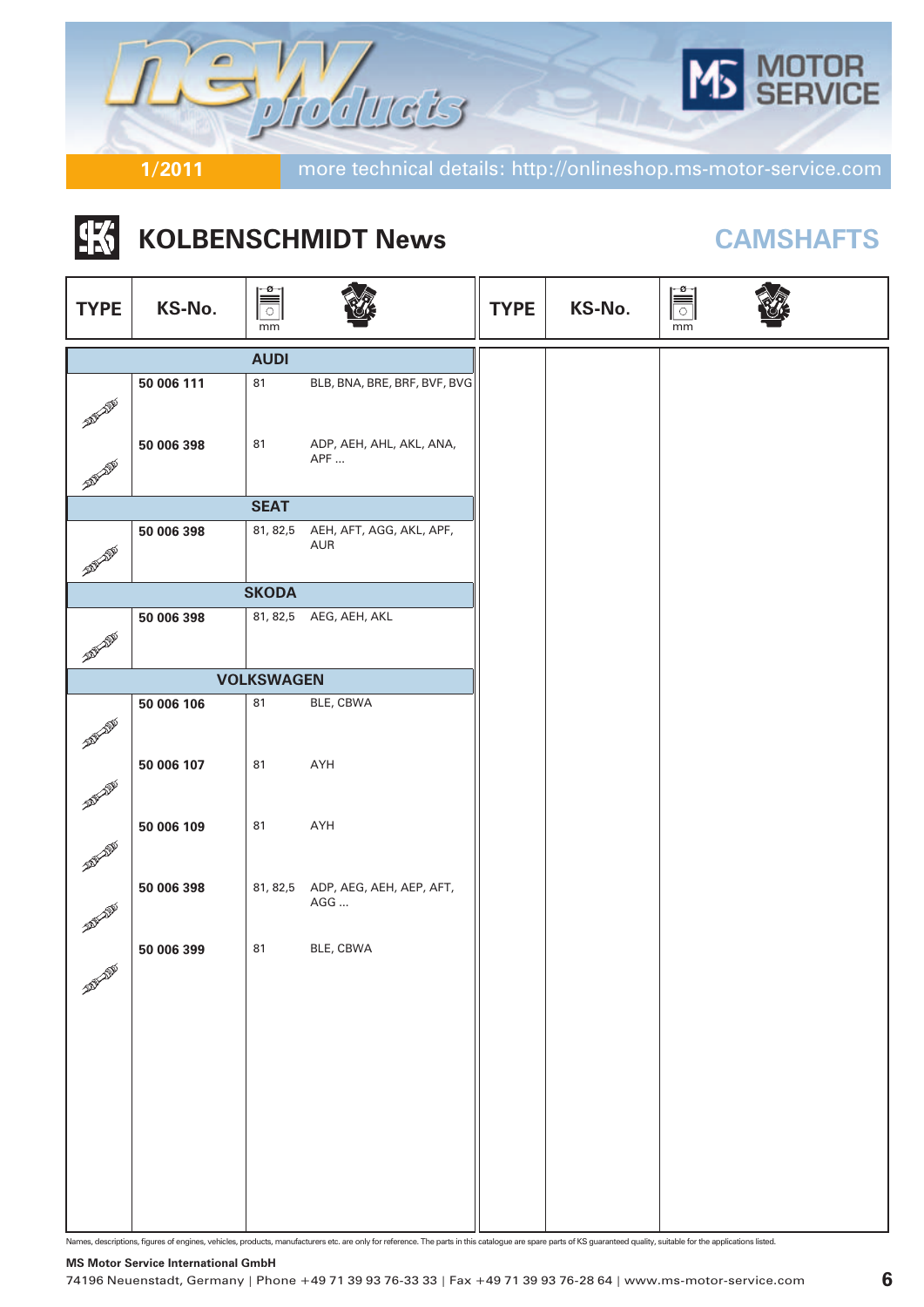

#### **IK KOLBENSCHMIDT** News **PUMPS**

| - Ref-No. -                 | <b>Application</b>                                                                                                                                                                                                                                                                                              | - Ref-No. - | <b>Application</b> |
|-----------------------------|-----------------------------------------------------------------------------------------------------------------------------------------------------------------------------------------------------------------------------------------------------------------------------------------------------------------|-------------|--------------------|
| 50 005 869<br>50 10 412 711 | Oil pump<br><b>RENAULT TRUCKS (RVI)</b><br>Kerax 300 219 kW 06.1997 → 12.2002<br>Kerax 340 249 kW 06.1997 → 12.2002<br>Kerax 385 280 kW 02.1998 → 12.2002<br>Kerax 400 303 kW 09.1998 →<br>Premium 300 219 kW 02.1996 → 09.2001<br>Premium 340 249 kW 04.1996 → 03.2001<br>Premium 385 280 kW 02.1996 → 03.2001 |             |                    |

Names, descriptions, figures of engines, vehicles, products, manufacturers etc. are only for reference. The parts in this catalogue are spare parts of Kolbenschmidt guaranteed quality, suitable for the applications listed.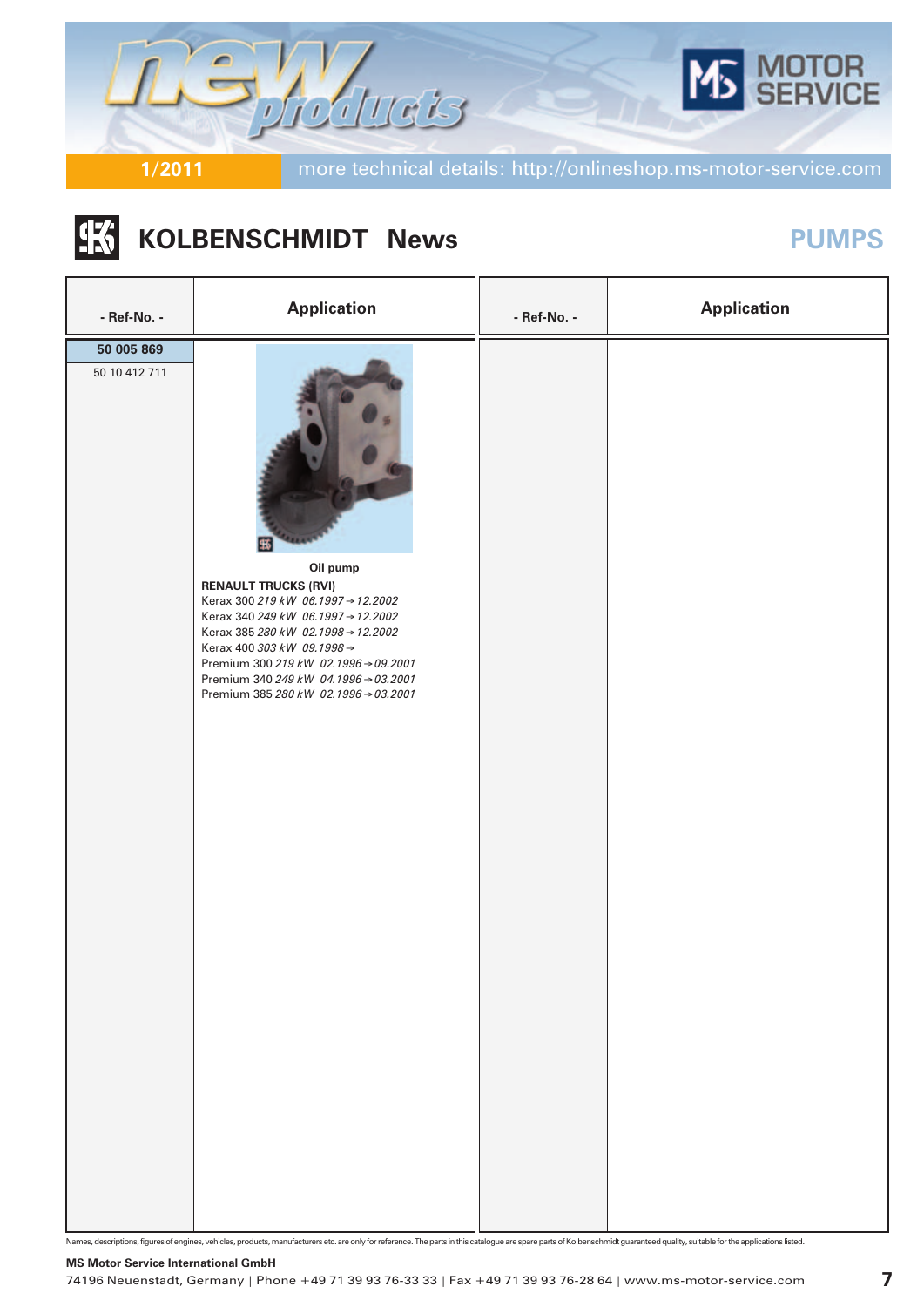

#### |张 **KOLBENSCHMIDT News**

## **FILTERS**

| KS-No.<br>(Code-No.)        | <b>Manufacturer</b>                            | <b>Application</b>                                                                                                                                                                                                                                                          | <b>MANN</b> | <b>BOSCH</b>  |          | KNECHT REF.-No.                       |
|-----------------------------|------------------------------------------------|-----------------------------------------------------------------------------------------------------------------------------------------------------------------------------------------------------------------------------------------------------------------------------|-------------|---------------|----------|---------------------------------------|
|                             | <b>AIR FILTER</b>                              |                                                                                                                                                                                                                                                                             |             |               |          |                                       |
| 50 014 284<br>$(4284-AP)$   | <b>MERCEDES-BENZ</b>                           | C 180 CGI BlueEfficiency (204),<br>C 200 CGI BlueEfficiency(204),<br>C 250 CGI BlueEfficiency (204),<br>E 200 CGI BlueEfficiency (207),<br>E 250 CDI BlueEfficiency (207),<br>E 250 CDI BlueEfficiency (212)                                                                | C3210       |               |          | 271 094 03 04                         |
| 50 014 304<br>$(4304-AP)$   | <b>TOYOTA</b>                                  | Previa 2.4i 16V, RAV4 2.0i 16V                                                                                                                                                                                                                                              | C3725       | 1 987 429 163 | LX1611   | 1780128010                            |
| 50 014 306<br>$(4306-AR)$   | <b>FORD</b><br><b>VOLVO</b>                    | C-MAX 1.6 TDCI 16V, C-MAX 1.6i 16V,<br>C-MAX 1.8i 16V, C-MAX 2.0 TDCI,<br>C-MAX 2.0i 16V, Focus 1.4i 16V,<br>Focus 1.6 TI-VCT 16V, Focus 1.8 TDCi,<br>Focus 2.0 TDCi 16V, Focus 2.0i 16V,<br>Kuga 2.0 TDCI, S40 1.6 TDI 16V, S40 1.6i 16V,<br>S40 1.8F 16V, S40 2.0 TDI 16V |             |               | LX1780   | 1 496 204<br>30792881<br>7M51 9601 AC |
| 50 014 307<br>$(4307-AP)$   | <b>MITSUBISHI</b><br><b>SMART (MCC)</b>        | Colt 1.1 12V, Colt 1.3i 16V, Colt 1.5i 16V,<br>Forfour 1.1i 12V, Forfour 1.3i 16V,<br>Forfour 1.5i 16V                                                                                                                                                                      | C2584       | 1 457 433 499 | LX1008/3 |                                       |
| 50 014 310<br>$(4310-AP)$   | <b>MITSUBISHI</b>                              | L 200 2.5 D                                                                                                                                                                                                                                                                 |             |               | LX2834   |                                       |
| 50 014 319<br>$(4319-AR)$   | <b>VOLVO</b>                                   | B 7 L, Bus 5000, Bus 7000, Bus 8700,<br>FM 10-320, FM 10-360, FM 12-340, FM 12-380,<br>FM 12-420, FM 12-460, FM 300, FM 340,<br>FM 380, FM 7-230, FM 7-250, FM 7-260,<br>FM 7-290, FM 9-260, FM 9-300, FM 9-340,<br>FM 9-380                                                | CF1510/1    |               |          | 21041296<br>3979928                   |
| 50 014 333<br>$(4333 - AR)$ | <b>RENAULT TRUCKS</b><br>(RVI)<br><b>VOLVO</b> | FE 260, FE 300, FE 320, FE 340, Kerax 370,<br>Kerax 410, Kerax 440, Kerax 450, Kerax 460                                                                                                                                                                                    | C321752/1   |               | LX2081   | 20732733<br>50 01 865 725             |
| 50 014 334<br>$(4334 - AR)$ | <b>SCANIA</b>                                  | G 340, G 380, G 420, G 480, P 230, P 270,<br>P 310, P 340, P 380, P 420, R 230, R 270, R 340,<br>R 380, R 420, T 470                                                                                                                                                        |             |               |          | 1869993                               |

Names, descriptions, figures of engines, vehicles, products, manufacturers etc. are only for reference. The parts in this catalogue are spare parts of KS guaranteed quality, suitable for the applications listed.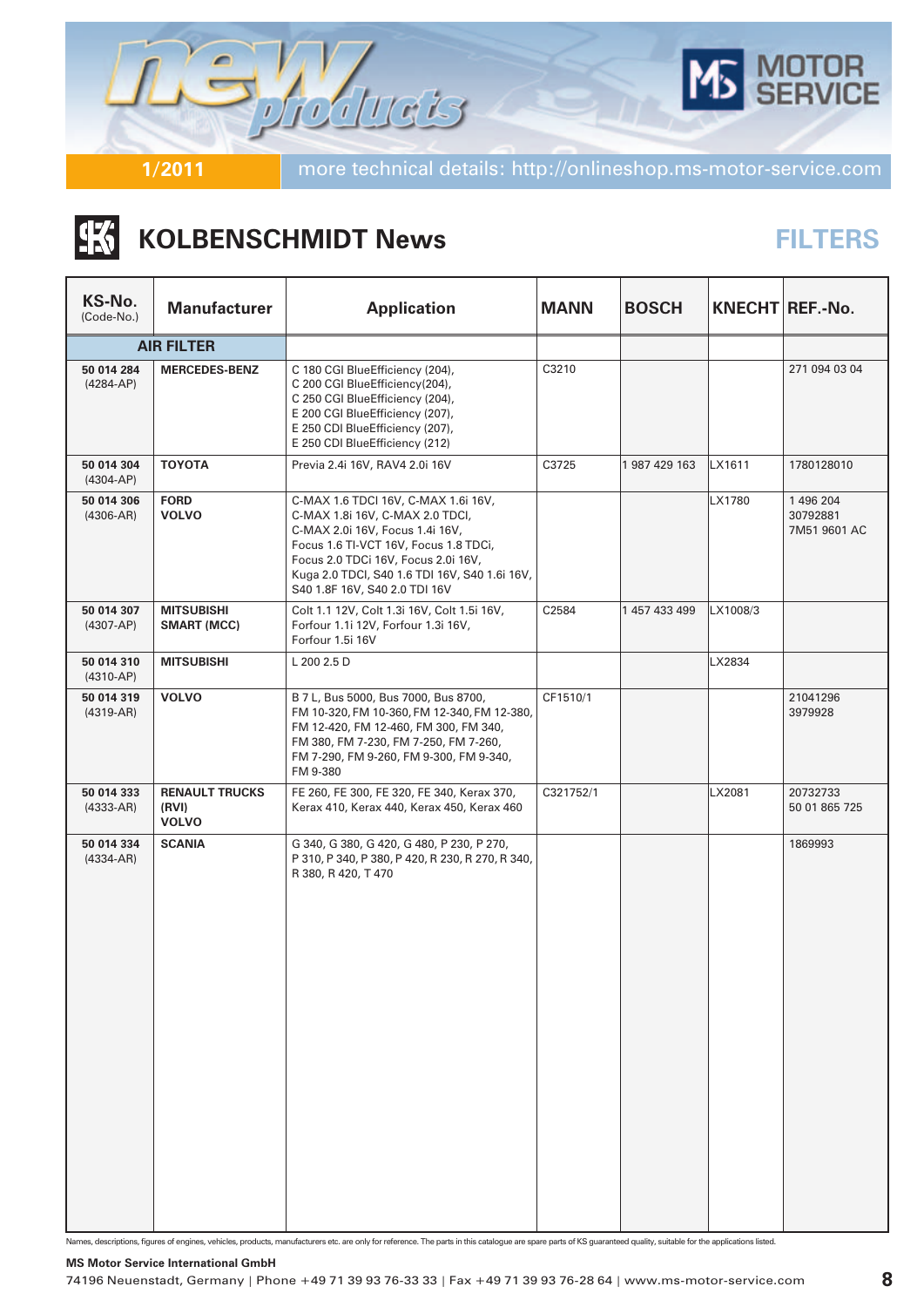

### |张 **KOLBENSCHMIDT News**

## **FILTERS**

| KS-No.<br>(Code-No.)        | <b>Manufacturer</b>        | <b>Application</b>                                                                                                                                                                                                                                                                                                                                                                                                                                                                                                                                                                                                                                                                                                                                                                                                                                                                               | <b>MANN</b> | <b>BOSCH</b>  |         | KNECHT REF.-No.                                                  |
|-----------------------------|----------------------------|--------------------------------------------------------------------------------------------------------------------------------------------------------------------------------------------------------------------------------------------------------------------------------------------------------------------------------------------------------------------------------------------------------------------------------------------------------------------------------------------------------------------------------------------------------------------------------------------------------------------------------------------------------------------------------------------------------------------------------------------------------------------------------------------------------------------------------------------------------------------------------------------------|-------------|---------------|---------|------------------------------------------------------------------|
|                             | <b>OIL FILTER</b>          |                                                                                                                                                                                                                                                                                                                                                                                                                                                                                                                                                                                                                                                                                                                                                                                                                                                                                                  |             |               |         |                                                                  |
| 50 014 072<br>$(4072-OC)$   | <b>FIAT / IVECO</b>        | ML 100 E 18 EuroCargo III,<br>ML 100 E 22 EuroCargo III,<br>ML 120 E 18 EuroCargo III,<br>ML 120 E 22 EuroCargo III,<br>ML 120 E 25 EuroCargo III,<br>ML 120 E 28 EuroCargo III,<br>ML 120 EL 18 EuroCargo III,<br>ML 120 EL 22 EuroCarfgo III,<br>ML 140 E 18 EuroCargo III,<br>ML 140 E 22 EuroCargo III,<br>ML 140 E 25 EuroCargo III,<br>ML 140 E 28 Euro Cargo III,<br>ML 160 E 18 EuroCargo III,<br>ML 160 E 22 EuroCargo III,<br>ML 160 E 25 EuroCargo III,<br>ML 160 E 28 EuroCargo III,<br>ML 160 E 30 EuroCargo III,<br>ML 180 E 25 EuroCargo III,<br>ML 180 E 28 Euro Cargo III,<br>ML 180 E 30 EuroCargo III,<br>ML 75 E 14 Euro Cargo III,<br>ML 75 E 16 Euro Cargo III,<br>ML 75 E 18 Euro Cargo III,<br>ML 80 E 18 Euro Cargo III,<br>ML 80 E 22 EuroCargo III,<br>100 E 17 EuroCargo, 100 E 18 EuroCargo,<br>100 E 18 EuroCargo II, 100 E 21 EuroCargo,<br>100 E 22 EuroCargo II | C911x-2     |               |         | 2992447                                                          |
| 50 014 272<br>$(4272-OX)$   | <b>TOYOTA</b>              | Auris 2.0 D-4D 16V, Auris 2.2 D-4D 16V,<br>Avensis II 2.2 D-4D 16V,<br>Corolla Verso IX 2.2 D-4D 16V,<br>RAV4 2.2 D-4D 16V                                                                                                                                                                                                                                                                                                                                                                                                                                                                                                                                                                                                                                                                                                                                                                       |             |               |         | 04152-0R010<br>04152-31060<br>04152-31080<br>04152-38010         |
|                             | <b>FUEL FILTER</b>         |                                                                                                                                                                                                                                                                                                                                                                                                                                                                                                                                                                                                                                                                                                                                                                                                                                                                                                  |             |               |         |                                                                  |
| 50 014 275<br>$(4275-FS)$   | <b>HYUNDAI</b><br>KIA      | Accent 1.5 CRDi 12V, Carens 2.0 CRD 16V,<br>Getz 1.5 CRDi 12V, Grandeur 2.2 CRDi 16V,<br>H1 2.5 CRDI, Magentis III 2.0i CRDi 16V,<br>Matrix 1.5 CRDi 12V, Rio 1.5 CRDI,<br>Santa Fe 2.2 CRDi 16V,<br>Sonata V 2.0 CRDi 16V, Sorento 2.2 CRDI,<br>Sorento 2.5 CRDi 16V, 2.0 CRDI, 3.0 V6 CRDI                                                                                                                                                                                                                                                                                                                                                                                                                                                                                                                                                                                                     | WK824/3     | 1 457 434 516 | KC101/1 | 31922-2B900<br>31922-3E300                                       |
| 50 014 277<br>$(4277 - FP)$ | <b>AUDI</b><br><b>SEAT</b> | A6 2.0 TDI 16V, Exeo 2.0 TDI                                                                                                                                                                                                                                                                                                                                                                                                                                                                                                                                                                                                                                                                                                                                                                                                                                                                     | WK6001      |               | KL658   | 4F0 127 401 F                                                    |
| 50 014 278<br>(4278-FP)     | <b>DACIA</b>               | Logan MCV 1.5 dCi, Logan 1.5 dCi                                                                                                                                                                                                                                                                                                                                                                                                                                                                                                                                                                                                                                                                                                                                                                                                                                                                 |             |               |         | 77 01 478 546<br>77 01 478 547<br>82 00 803 830<br>82 00 813 237 |
| 50 014 290<br>$(4290-FP)$   | <b>SEAT</b>                | Cordoba 1.2i 12V, Cordoba 2.0i                                                                                                                                                                                                                                                                                                                                                                                                                                                                                                                                                                                                                                                                                                                                                                                                                                                                   | WK69/1      |               | KL156/1 | 6Q0 201 051<br>6Q0 201 051B<br>6Q0 201 512                       |
| 50 014 314<br>$(4314-FS)$   | <b>TOYOTA</b>              | Auris 1.4 D-4D, Auris 2.0 D-4D 16V                                                                                                                                                                                                                                                                                                                                                                                                                                                                                                                                                                                                                                                                                                                                                                                                                                                               |             |               | KC389   | 23390-26140                                                      |

Names, descriptions, figures of engines, vehicles, products, manufacturers etc. are only for reference. The parts in this catalogue are spare parts of KS guaranteed quality, suitable for the applications listed.